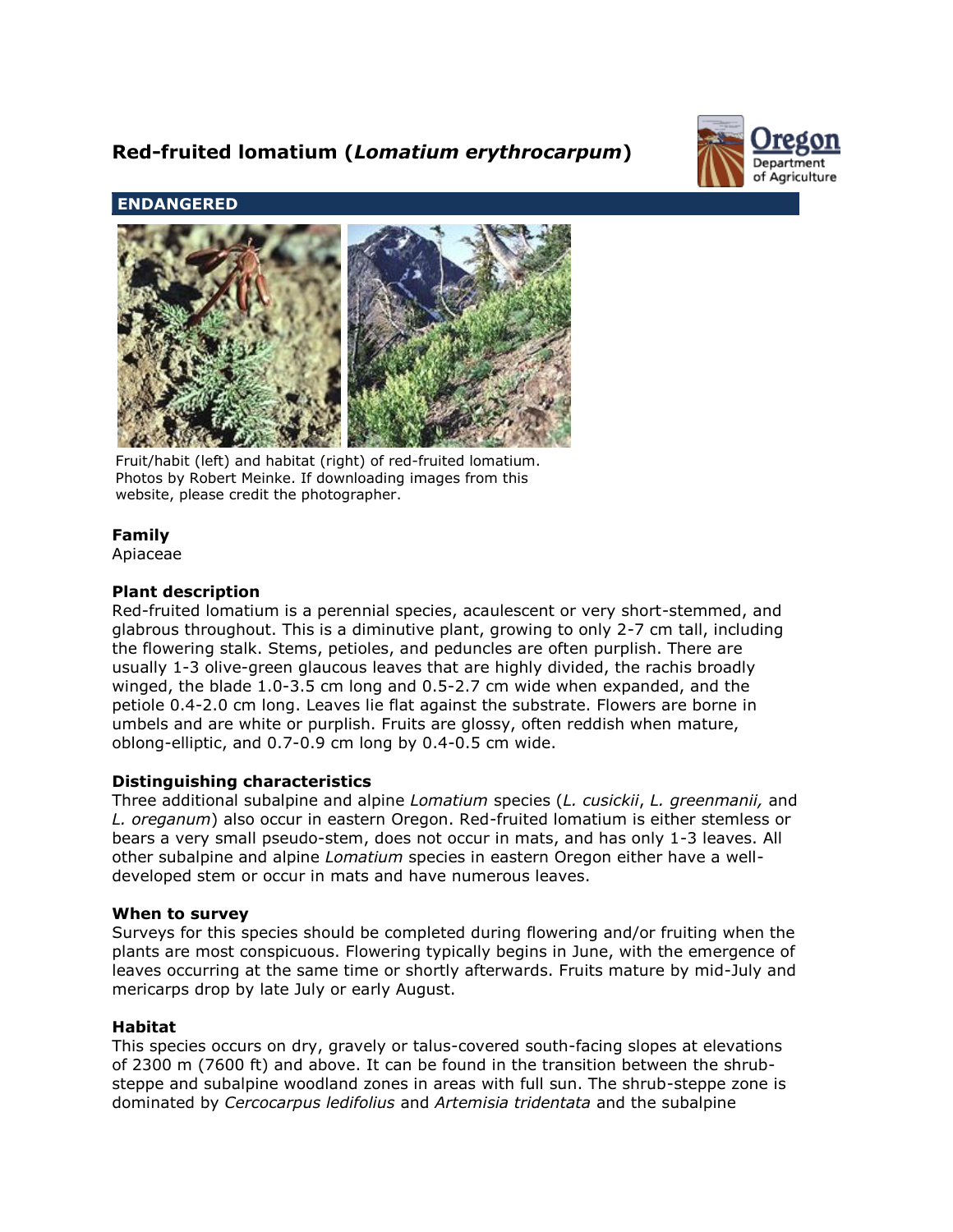woodlands by *Pinus albicaulis* and *Picea engelmanii*. Other species associated with redfruited lomatium include *Lupinus caudatus, Polygonum phytolaccaefolium, Castilleja applegatei, Haplopappus lyallii, Linum lewisii, Lomatium cusickii, Viola purpurea, Pteryxia terebinthina, Kellogia galioides, Phlox austromontana, Phacelia hastata, Collomia debilis, Arenaria aculeata,* and *Trisetum spicatum.*

#### **Range**

The range of this species is limited to the central Elkhorn Ridge of the Blue Mountains in northeastern Oregon. There are six known occurrences of the species, the smallest consisting of only about 30 individuals, the largest of as many as 6900 individuals. All populations occur on land managed by the U.S. Forest Service and designated as roadless areas.

#### **Oregon counties**

Baker

#### **Federal status**

Species of Concern

#### **Threats**

The main threats to this species are due to impacts from mountain goats and hiking trails. Trampling, grazing, and dust-wallowing by mountain goats may destroy plants and degrade habitat; negative impacts from mountain goat trails have been observed at two red-fruited lomatium sites. Hiking trails were constructed through four sites containing this rare species prior to its discovery, and trampling by hikers is a concern.

#### **Did you know?**

Red-fruited lomatium flowers early for a high-elevation species, generally 2-4 weeks before other local species within the Apiaceae that occur at similar elevations. This is likely a result of the drier, warmer microclimate of the south slopes on which redfruited lomatium occurs, as well as leaf morphology and orientation. The numerous, overlapping leaf divisions and winged rachises maximize the photosynthetic surface of the leaves, and substrate-conforming foliage results in leaf temperatures several degrees above the ambient temperature, factors which probably contribute to increased growth rates and early reproduction.

#### **References**

Meinke, R.J. and L. Constance. 1984. A new subalpine species of *Lomatium* from eastern Oregon. Bulletin of the Torrey Botanical Club*.* 111:222-226.

ORNHIC (Oregon Natural Heritage Information Center). 2007. Rare, threatened and endangered species of Oregon. Oregon Natural Heritage Information Center, Oregon State University, Portland, Oregon.

ORNHIC (Oregon Natural Heritage Information Center). 2010. ORNHIC element occurrence database. Portland, Oregon.

Yates, Gene. 2005. Final report: *Lomatium erythrocarpum* survey. Unpublished report. Wallowa-Whitman National Forest, Baker City, Oregon. Available at [http://www.fs.fed.us/r6/sfpnw/issssp/documents/inventories/inv-rpt-va-loer-waw](http://www.fs.fed.us/r6/sfpnw/issssp/documents/inventories/inv-rpt-va-loer-waw-surveys-2005-10.pdf)[surveys-2005-10.pdf](http://www.fs.fed.us/r6/sfpnw/issssp/documents/inventories/inv-rpt-va-loer-waw-surveys-2005-10.pdf) (pdf document, 1.23 MB). Accessed September 24, 2010.